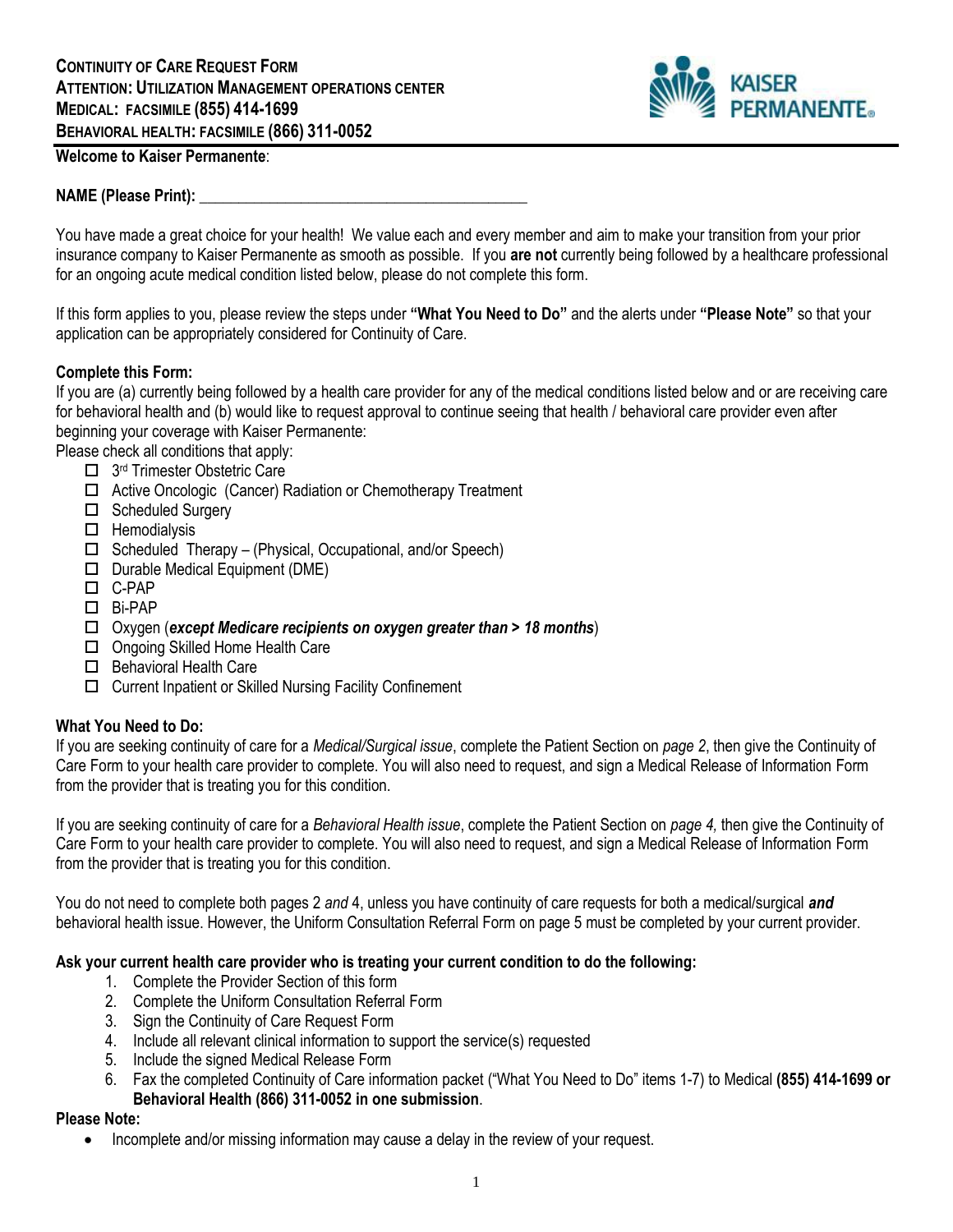

- All forms must be legible; if forms are not legible, we will notify your current provider, which could delay the review of your request.
- Each member of your family who is seeking continuity of care will need to submit a separate form under his/her own name.
- Continuity of Care review is based on the information provided by you and your provider in this request. If any information should change, any previous review will become void, and a new request should be submitted immediately.
- Continuity of Care review to consider approval of continuing care is limited to the services requested and directly related to the medical condition described in the request. Services unrelated, but performed by the same physician, will not be covered.

**Medical / Surgical** - Review of your Continuity of Care request may be made within 3-5 business days after all pertinent clinical documentation to support this request has been received from your provider. Your current provider may contact Kaiser Permanente Utilization Management Department at **1- (800) 810-4766 option 2,** with any questions and/or concerns regarding the status of the request.

# **PATIENT SECTION: To be completed by the Patient (Please Print) TODAY'S DATE:**

If you are unsure of insurance information, please ask your company's Human Resources Department.

| <b>Employer Group Name:</b>                   | <b>Products:</b><br><b>HMO</b>                                     | <b>Member Demographic:</b>                                                                                                                                                                             |  |
|-----------------------------------------------|--------------------------------------------------------------------|--------------------------------------------------------------------------------------------------------------------------------------------------------------------------------------------------------|--|
| <b>Kaiser Group Number:</b>                   | <b>HMO Signature</b><br>0<br><b>HMO Select</b><br>П                | Last Name:________________________                                                                                                                                                                     |  |
| <b>Start Date of Kaiser Coverage:</b>         | <b>DHMO</b><br><b>HMO Signature</b><br>□<br><b>HMO Select</b><br>п | Middle Initial:<br><u>_______________________</u> __<br>Date Of Birth (MM/DD/ YYYY):<br>Member Address: Universe Press and Press and Press and Press and Press and Press and Press and Press and Press |  |
| <b>Current Health Insurance Carrier:</b>      | <b>FLEXIBLE CHOICE</b><br><b>HDHP/CDHP</b>                         |                                                                                                                                                                                                        |  |
| <b>Current Health Insurance ID</b><br>Number: | <b>OOA</b><br><b>POS</b>                                           | Work phone: ______________________<br>Cell phone: <u>___________________</u><br>Is it okay to leave a message?<br>No <sub>1</sub><br>Yes I                                                             |  |

If yes, specify which number

### **PROVIDER SECTION: To be completed by Provider (Please Print)**

| <b>Provider Last Name:</b><br><b>Provider First Name:</b><br><u> 1989 - Andrea Andrew Maria (h. 1989).</u><br>Provider Office Phone: __________________________ | <b>Provider Mailing Address:</b><br>Street:<br><u> 1980 - Andrea Andrew Maria (h. 1980).</u><br>City:               |
|-----------------------------------------------------------------------------------------------------------------------------------------------------------------|---------------------------------------------------------------------------------------------------------------------|
| <b>Provider Office Fax:</b>                                                                                                                                     | <u> De la contrada de la contrada de la contrada de la contrada de la contrada de la contrada de la contrada de</u> |
| <b>Type of Place for Planned Care:</b>                                                                                                                          | <b>Location of Service for Planned Care:</b>                                                                        |
| Planned Inpatient<br>Date of Planned Procedure / Service: ___________                                                                                           | <b>Facility Name &amp; Address</b>                                                                                  |
| Current Inpatient or Skilled Nursing Facility Confinement<br>Expected Discharge Date: <b>Expected</b> Discharge Date:                                           | Facility Name, Address & Contact                                                                                    |
| <b>Outpatient Facility</b><br>Date of Planned Procedure / Service:                                                                                              | Facility Name & Address                                                                                             |
| <b>Outpatient Professional Office</b><br>Date of Planned Procedure / Service:                                                                                   | Provider Full Name & Office Address                                                                                 |
| <b>Ambulatory Surgical Center Facility</b><br>Date of Planned Procedure / Service:                                                                              | Facility Name & Address                                                                                             |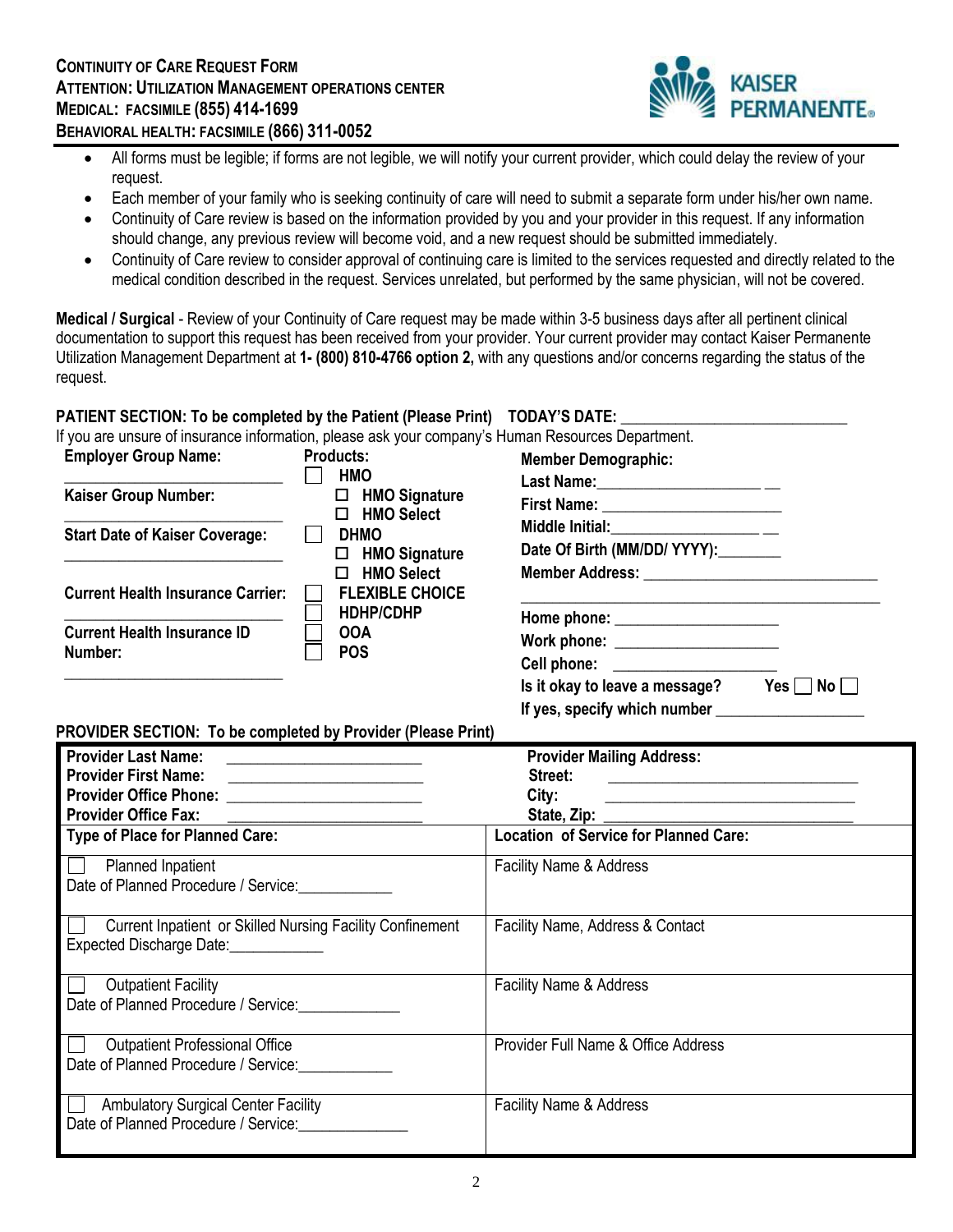# **CONTINUITY OF CARE REQUEST FORM ATTENTION: UTILIZATION MANAGEMENT OPERATIONS CENTER MEDICAL: FACSIMILE (855) 414-1699 BEHAVIORAL HEALTH: FACSIMILE (866) 311-0052**



| Outpatient (Other) Describe<br>Date of Planned Procedure / Service | Facility Name & Address                                                 |
|--------------------------------------------------------------------|-------------------------------------------------------------------------|
|                                                                    |                                                                         |
| 3rd Trimester Obstetric Care                                       | Delivery Hospital Full Name & Address                                   |
|                                                                    |                                                                         |
| $\Box$<br><b>Durable Medical Equipment</b>                         | Vendor Name, Address, & Phone Number                                    |
| Date of Planned Service: ______________                            |                                                                         |
| Skilled Home Health Care                                           | Home Health Care Agency Name, Address, & Phone Number                   |
| Date of Planned Service: ______________                            |                                                                         |
| Diagnosis Codes - ICD                                              |                                                                         |
| 1. Code________                                                    | Code Description________________                                        |
| 2. Code_________                                                   | Code Description________________                                        |
| 3. Code_________                                                   | Code Description________________                                        |
| 4. Code_________                                                   |                                                                         |
| 5. Code                                                            | Code Description________________                                        |
| Planned Procedure Codes - CPT                                      |                                                                         |
| 1. Code _______                                                    | Code Description _________________                                      |
| 2. Code _______                                                    | Code Description _________________                                      |
| 3. Code _______<br>4. Code ________                                | Code Description ________________<br>Code Description _________________ |
| 5. Code                                                            | Code Description                                                        |
| Durable Medical Equipment - HCPCS                                  | Indicate type of equipment and how long patient has been using          |
| 1. Code_________                                                   | the equipment.                                                          |
| 2. Code                                                            |                                                                         |
| 3. Code_________                                                   |                                                                         |
| 4. Code________                                                    |                                                                         |
| 5. Code                                                            |                                                                         |
| Oxygen Request - HCPCS                                             | Please include documentation of blood gas study results obtained        |
| 1. Code__________                                                  | within 30 days prior to the request.                                    |
| 2. Code__________                                                  |                                                                         |
| 3.                                                                 |                                                                         |
| Code<br>4.                                                         |                                                                         |
| 5.<br>Code                                                         |                                                                         |
| CPAP and BiPAP Request - HCPCS                                     | CPAP and BiPAP - The following clinical documentation must be           |
|                                                                    | submitted.                                                              |
| 1.                                                                 | 1. CPAP Settings                                                        |
| 2.                                                                 | 2. Face-to-Face Date: (must take place first and a                      |
| 3.                                                                 | documentation that the beneficiary continues to use the                 |
| 4.                                                                 |                                                                         |
| 5.<br>$Code$ <sub>__________</sub>                                 | CPAP/BiPAP device).                                                     |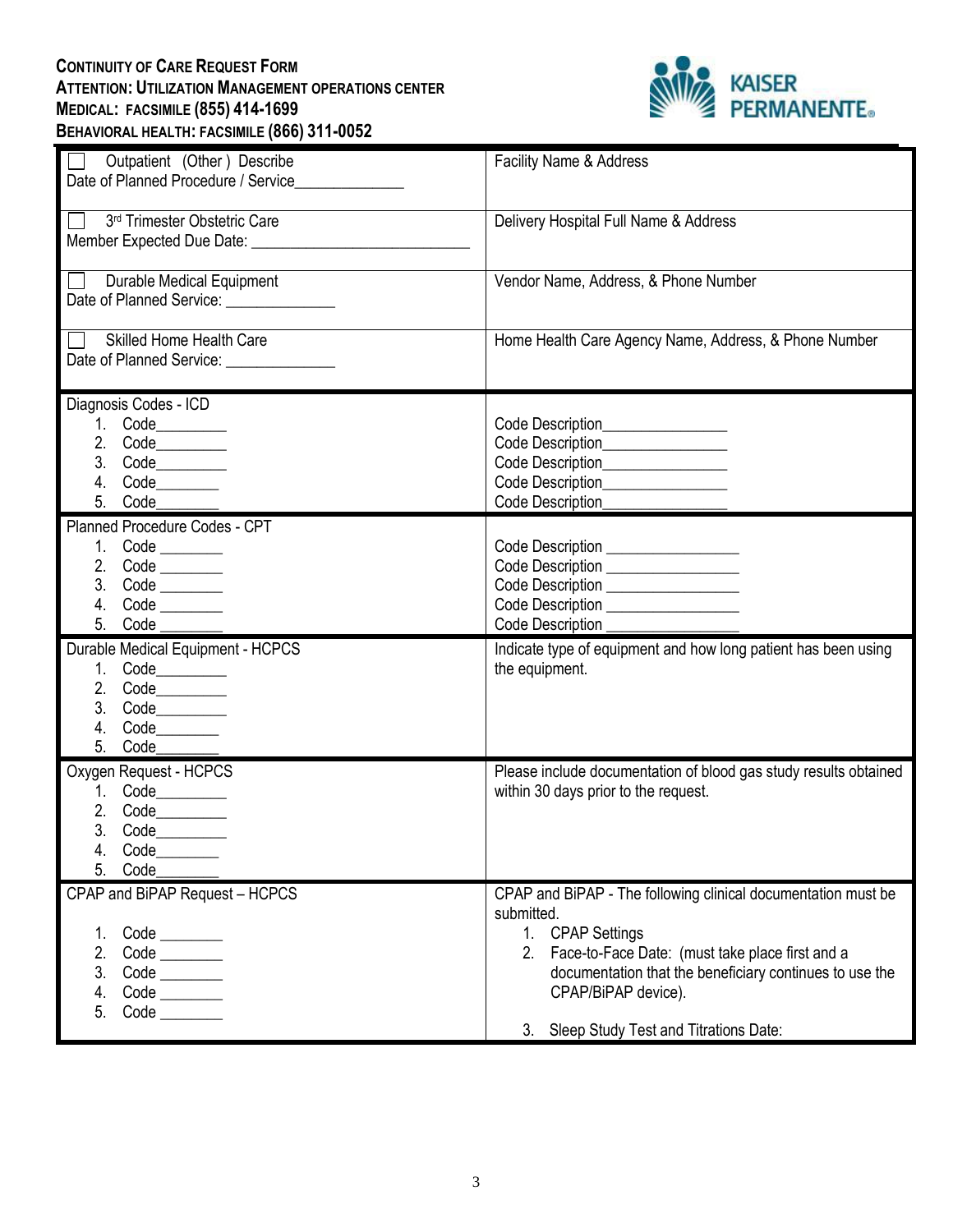## **CONTINUITY OF CARE REQUEST FORM ATTENTION: UTILIZATION MANAGEMENT OPERATIONS CENTER MEDICAL: FACSIMILE (855) 414-1699 BEHAVIORAL HEALTH: FACSIMILE (866) 311-0052**



**Behavioral Health** - Review of your Continuity of Care request may be made within 3-5 business days after all pertinent clinical documentation to support this request has been received from your provider. Your current provider may contact Kaiser Permanente Behavioral Health Department at **1- (301) 897-2434 option 2,** with any questions and/or concerns regarding the status of the request.

### **PATIENT SECTION: To be completed by the Patient (Please Print) TODAY'S DATE: \_\_\_\_\_\_\_\_\_\_\_\_\_\_\_\_\_\_\_\_\_\_\_\_\_\_\_\_\_**

|                             |                  | If you are unsure of insurance information, please ask your company's Human Resources Department. |
|-----------------------------|------------------|---------------------------------------------------------------------------------------------------|
| <b>Employer Group Name:</b> | <b>Products:</b> | <b>Member Demographic:</b>                                                                        |

| <b>LUPPORT OF OUR HULLS.</b>             | .                                              | member Demographic.                                                                                            |
|------------------------------------------|------------------------------------------------|----------------------------------------------------------------------------------------------------------------|
|                                          | <b>HMO</b>                                     | Last Name: ____________________________                                                                        |
| <b>Kaiser Group Number:</b>              | <b>HMO Signature</b><br>□<br><b>HMO Select</b> | First Name: <u>_______________________</u>                                                                     |
| <b>Start Date of Kaiser Coverage:</b>    | <b>DHMO</b>                                    | Middle Initial:<br>____________________________                                                                |
|                                          | $\Box$ HMO Signature                           | Date Of Birth (MM/DD/ YYYY):                                                                                   |
|                                          | <b>HMO Select</b>                              |                                                                                                                |
| <b>Current Health Insurance Carrier:</b> | <b>FLEXIBLE CHOICE</b>                         |                                                                                                                |
|                                          | <b>HDHP/CDHP</b>                               |                                                                                                                |
| <b>Current Health Insurance ID</b>       | <b>OOA</b>                                     | Work phone: ______________________                                                                             |
| Number:                                  | <b>POS</b>                                     | Cell phone: ____________________                                                                               |
|                                          |                                                | - 2010년 - 대한민국의 대한민국의 대한민국의 대한민국의 대한민국의 대한민국의 대한민국의 대한민국의 대한민국의 대한민국의 대한민국의 대한민국의 대한민국의 대한민국의 대한민국의 대한민국의 대한민국 |

Is it okay to leave a message? Yes  $\Box$  No  $\Box$ If yes, specify which number

**PROVIDER SECTION: To be completed by Provider (Please Print)** 

| <b>Provider Last Name:</b><br><u> 1980 - Andrea Station Barbara (h. 1980).</u> | <b>Provider Mailing Address:</b>                            |
|--------------------------------------------------------------------------------|-------------------------------------------------------------|
| <b>Provider First Name:</b><br><u> 1989 - Johann John Stein, markin f</u>      | Street:<br><u> 1989 - Johann Harrison, markin fizikar (</u> |
| Provider Office Phone: __________________________                              | City:                                                       |
| <b>Provider Office Fax:</b>                                                    |                                                             |
| Type of Place for Planned Care:                                                | <b>Location of Service for Planned Care:</b>                |
| Planned Inpatient                                                              | <b>Facility Name &amp; Address</b>                          |
| Date of Planned Procedure / Service:                                           |                                                             |
| <b>Current Inpatient Facility Confinement</b>                                  | Facility Name, Address & Contact                            |
| Expected Discharge Date:                                                       |                                                             |
| <b>Outpatient Facility</b>                                                     | Facility Name & Address                                     |
| Date of Planned Procedure / Service:                                           |                                                             |
| <b>Outpatient Professional Office</b>                                          | Provider Full Name & Office Address                         |
| Date of Planned Procedure / Service:                                           |                                                             |
| Diagnosis Codes - DSM / AXIX Codes                                             |                                                             |
| 1. Code_________                                                               | Code Description_________________                           |
| 2. Code_________                                                               | Code Description________________                            |
| 3. Code_________                                                               | Code Description________________                            |
| 4. Code________                                                                | Code Description_________________                           |
| 5. Code________                                                                | Code Description_________________                           |
| Planned Procedure Codes - DSM /AXIX Codes                                      |                                                             |
| 1. Code ________                                                               | Code Description __________________                         |
| 2. Code ________                                                               | Code Description _________________                          |
| 3. Code ________                                                               | Code Description _________________                          |
| 4. Code _______                                                                | Code Description ________________                           |
| 5 Code _______                                                                 | Code Description _______________                            |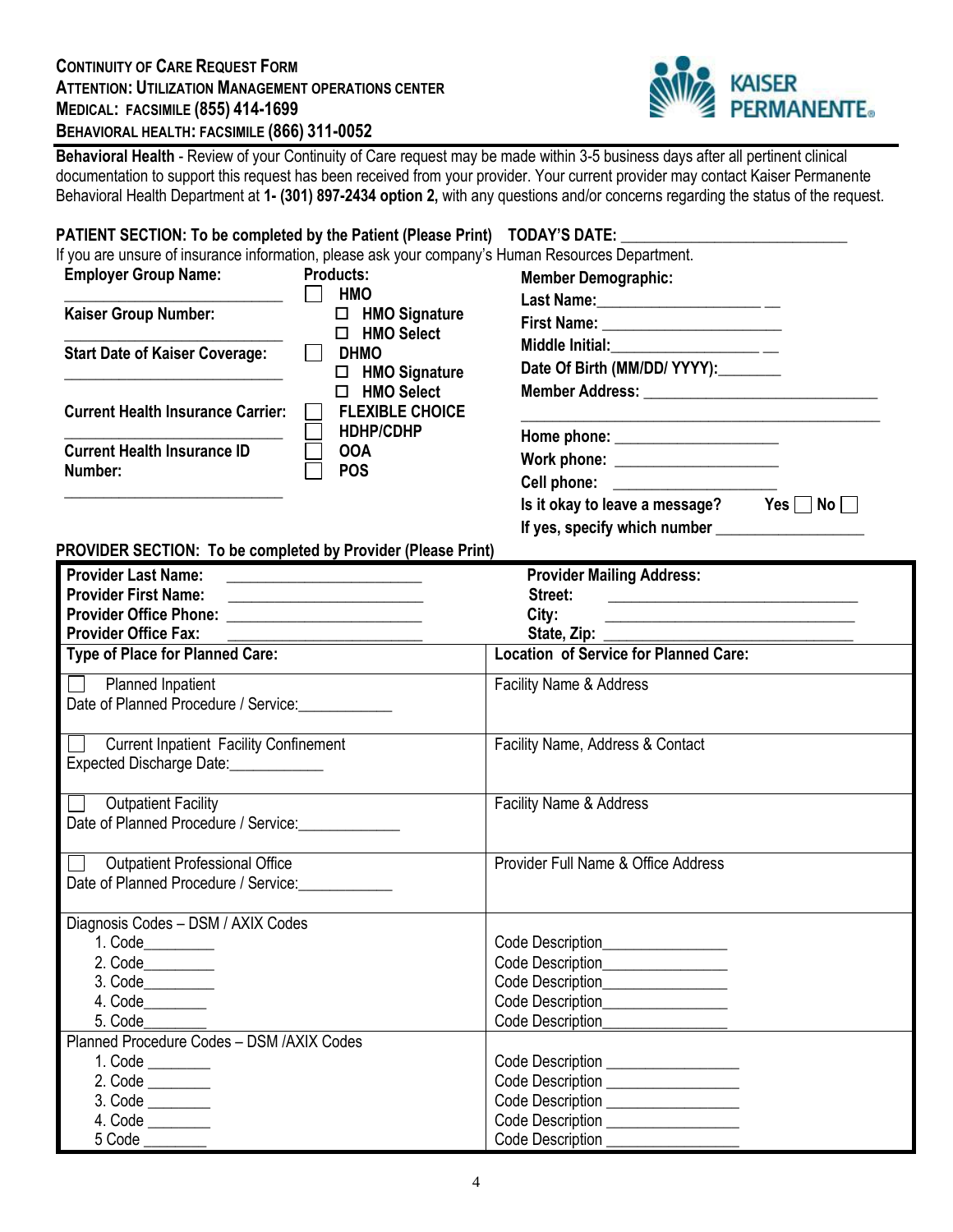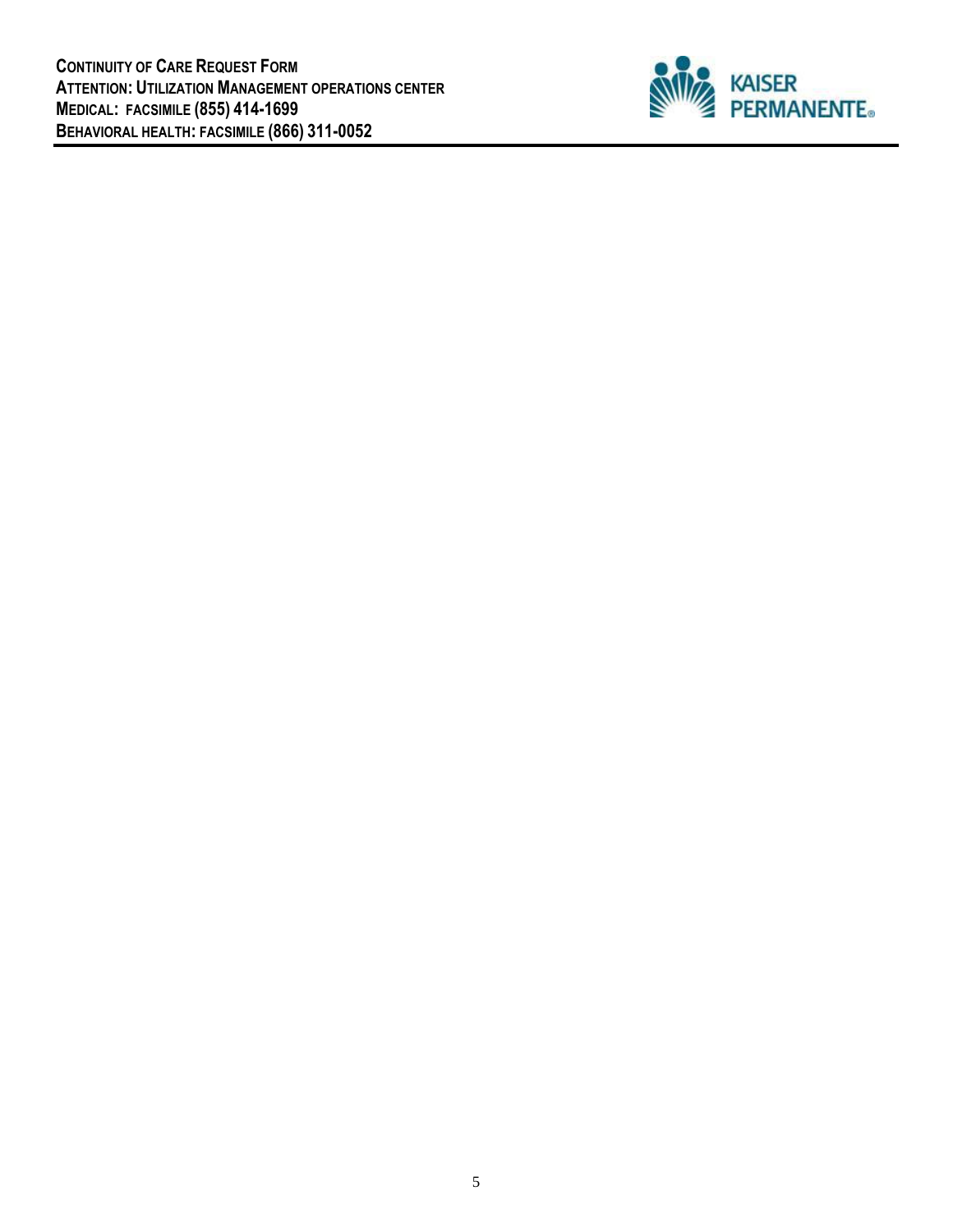

| <b>Uniform Consultation Referral Form</b>                                                                                                                                                                                                       |  |                                                                                                                                                                  |                                                                              |  |
|-------------------------------------------------------------------------------------------------------------------------------------------------------------------------------------------------------------------------------------------------|--|------------------------------------------------------------------------------------------------------------------------------------------------------------------|------------------------------------------------------------------------------|--|
| <b>Date of Referral:</b>                                                                                                                                                                                                                        |  | Carrier Information:                                                                                                                                             |                                                                              |  |
| <b>Patient Information:</b>                                                                                                                                                                                                                     |  | Name: Kaiser Permanente                                                                                                                                          |                                                                              |  |
| Name: (Last First, MI)                                                                                                                                                                                                                          |  | Address:                                                                                                                                                         |                                                                              |  |
| Phone:<br>Date of Birth: (MM/DD/YY)                                                                                                                                                                                                             |  | Phone Number:                                                                                                                                                    |                                                                              |  |
|                                                                                                                                                                                                                                                 |  |                                                                                                                                                                  |                                                                              |  |
| Member#:                                                                                                                                                                                                                                        |  | Facsimile/Data (301) 388 - 1637                                                                                                                                  |                                                                              |  |
| Site #:                                                                                                                                                                                                                                         |  | <b>Primary or Requesting Provider:</b>                                                                                                                           |                                                                              |  |
| Name: (Last, First, MI)                                                                                                                                                                                                                         |  | Specialty:                                                                                                                                                       |                                                                              |  |
| Institution/Group:                                                                                                                                                                                                                              |  | Provider ID#: 1                                                                                                                                                  | Provider ID#: 2 (If Required)                                                |  |
| Address: (Street #, City, State, Zip)                                                                                                                                                                                                           |  |                                                                                                                                                                  |                                                                              |  |
| Phone Number:                                                                                                                                                                                                                                   |  | Facsimile/Data Number:                                                                                                                                           |                                                                              |  |
|                                                                                                                                                                                                                                                 |  | <b>Consultant/Facility Provider</b>                                                                                                                              |                                                                              |  |
| Name: (Last, First, MI)                                                                                                                                                                                                                         |  | Specialty:                                                                                                                                                       |                                                                              |  |
| Institution/Group:                                                                                                                                                                                                                              |  | Provider ID#: 1                                                                                                                                                  | Provider ID#: 2 (If Required)                                                |  |
| Address: (Street #, City, State, Zip)                                                                                                                                                                                                           |  |                                                                                                                                                                  |                                                                              |  |
| Phone Number:                                                                                                                                                                                                                                   |  | Facsimile/ Data Number:                                                                                                                                          |                                                                              |  |
|                                                                                                                                                                                                                                                 |  | <b>Referral Information:</b>                                                                                                                                     |                                                                              |  |
| Reason for Referral:                                                                                                                                                                                                                            |  |                                                                                                                                                                  |                                                                              |  |
| Brief History, Diagnosis, Test Results:                                                                                                                                                                                                         |  |                                                                                                                                                                  |                                                                              |  |
|                                                                                                                                                                                                                                                 |  |                                                                                                                                                                  |                                                                              |  |
| Services Desired: Provide Care as Indicated:<br>□ Initial Consultation Only:<br>$\Box$ Diagnostic Test: (specify)<br>□ Consultation With Specific Procedures: (specify)<br>Specific Treatment:<br>Global OB Care & Delivery<br>Other: (Explain) |  | Place of Service:<br>$\Box$ Office<br>$\Box$ Radiology $\Box$ Laboratory<br>$\Box$ Inpatient Hospital $*$<br>Extended Care Facility *<br>$\Box$ Other: (Explain) | Outpatient Medical/Surgical Center *<br>* (Specific Facility Must be Named.) |  |
| Number of Visits:<br>Authorization #:                                                                                                                                                                                                           |  |                                                                                                                                                                  | Referral is Valid Until: (Date)                                              |  |
| If Blank, 1 Visit is assumed.<br>(If Required)                                                                                                                                                                                                  |  | (See Carrier Instruction)                                                                                                                                        |                                                                              |  |
| <b>Signature:</b> (Individual Completing This Form)                                                                                                                                                                                             |  | <b>Authorizing Signature:</b> (If Required)                                                                                                                      |                                                                              |  |

Referral certification is not a guarantee of payment. Payment of benefits is subject to a member's eligibility on the date that the service is rendered and to any other contractual provisions of the plan/carrier.

**Please provide the corresponding diagnosis and/or procedure codes for the requested service:**

## **Continuity of Care Checklist**